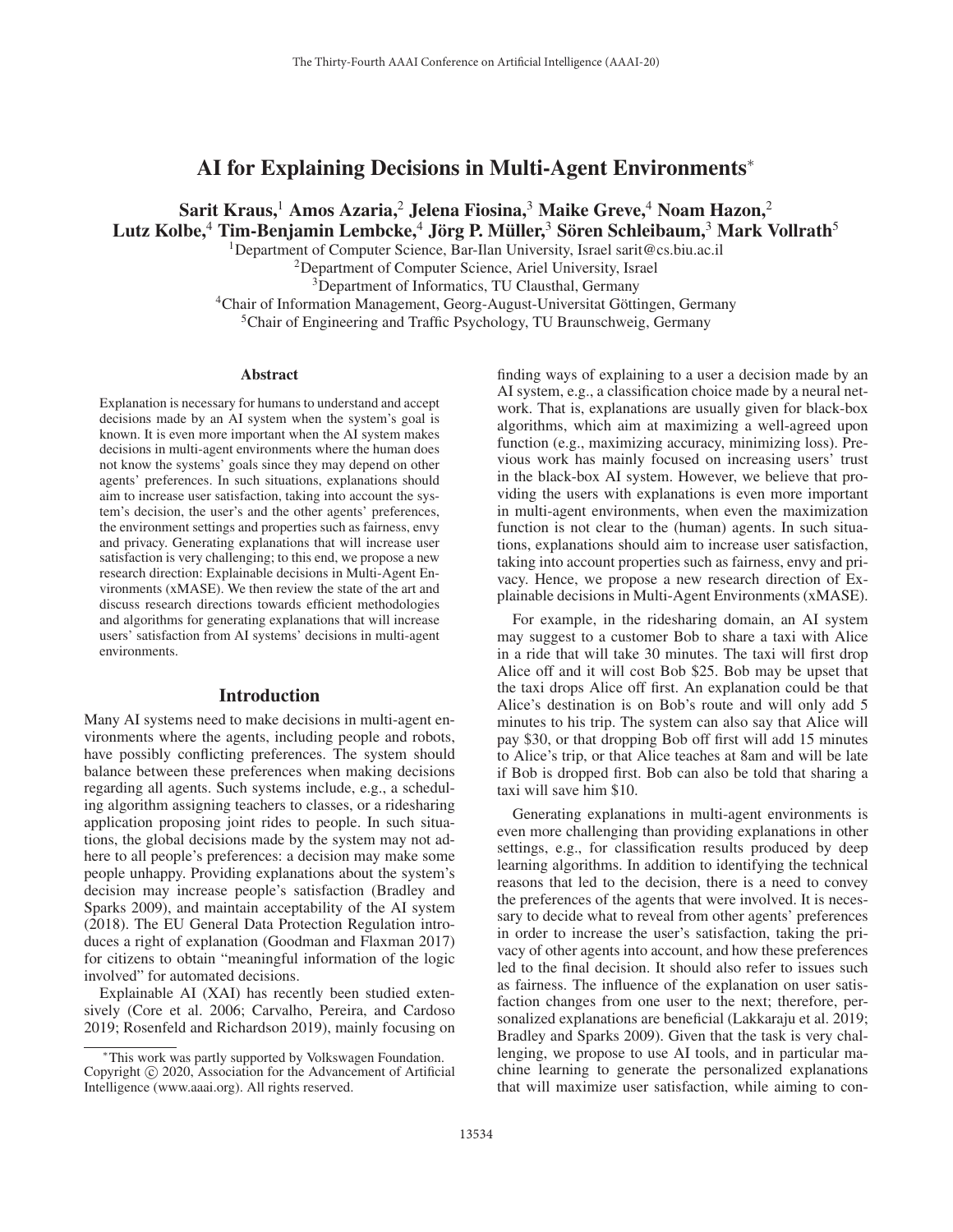|              | 9am | 8am- 9am- 10am- 11am- 12pm- 1pm- 2pm- 3pm-<br>10am 11am 12pm 1pm 2pm 3pm 4pm |   |  |  |
|--------------|-----|------------------------------------------------------------------------------|---|--|--|
| <b>Bob</b>   |     |                                                                              |   |  |  |
| <b>Alice</b> |     |                                                                              | 唐 |  |  |

Figure 1: Scheduling example assigning teachers to classes, depicting Alice and Bob's preferences (green=preferred, yellow=feasible, red=impossible) and assignments (\*).

sider system-level societal welfare aspects. In order to use machine-learning methods for generating explanations in our context, it will be necessary to collect data about human satisfaction from decision-making when various types of explanations are given in different contexts. Furthermore, the evaluation of the proposed methods must also involve humans participating in multi-agent environments.

Most algorithms that provide explanations on AI systems take an engineering approach, which does not involve running experiments with people. Papenmeier et al. (2019) showed that the presence of such explanations did not increase the subjects' self-reported trust. Miller (2018) argues that explanations have been studied extensively in psychology and their findings should be used when designing explanations for AI systems. One of his main points is that an explanation should be sensitive to context. We fully agree that for both XAI and xMASE context should be taken into consideration when generating explanations, but in multi-agent systems (MASs) context includes other agents' preferences, and fairness of the decision as an important factor.

For example, consider a scheduling algorithm that assigns teachers to classes. Suppose Bob and Alice each teach in a specific classroom on a specific day; each needs to teach for 4 hours (but they cannot teach in parallel). Bob prefers to teach between 10am and 3pm, but can also teach from 9am-10am and 3pm-4pm. He cannot teach between 8am and 9am (a strong constraint) or after 4pm. Alice prefers to teach between 10am-2pm, has a hard constraint not allowing her to teach after 2pm, but can teach in the mornings, 8am-10am. Suppose the algorithm assigned Bob to 12pm-4pm and Alice to 8am-12pm (see Figure 1). Which explanations should the system provide for Alice whose assignment violates her soft constraint but not her hard constraints? Which explanations should the system give a teacher for an assignment violating his or her hard constraints? Suppose Alice and Bob are friends. Should the system tell Bob that he teaches between 3pm and 4pm (violating his soft constraint) because Alice has a strong constraint at this time? What if Alice and Bob are new to the school and do not know one another; should such an explanation be provided? Alternatively, could a merely graphical description of the relevant information (as in Figure 1) suffice as an explanation?

There are many challenging research questions to be studied in order to provide users in MASs with explanations that will increase their satisfaction:

Algorithms for Explanation Generation: The development of efficient algorithms that will generate the explanations, preferably in real time, is very challenging. First, there is a need to be able to form good explanations.

Then, there is a need to decide which explanation to present (if at all) and when and how to present it.

- User modeling for increasing satisfaction: Most important is to be able to model the users. It is, of course, necessary to identify the users' preferences in order to make good decisions. However, for generating good explanations it is important (beyond obtaining the users' preferences) to also model their attitudes toward different explanations. That is, to be able to predict how an explanation will influence users' satisfaction.
- Interactive explanations: To address the difficulties in choosing the specific explanation to a specific user, we propose to also study interactive explanations, which are provided to the user through a dialogue between the AI system and the user (Miller 2018). By asking questions and expressing his or her concerns, the user can direct the system towards generating good explanations. However, conducting meaningful dialogues with a user for xMASE adds difficulties to the process. It has some similarities to automated systems that argue with people, a research area that still has many open questions (Rosenfeld and Kraus 2016a; 2016b).
- Understanding System Decision-making: The decision of an MAS depends on many parameters associated with several agents, making the xMASE problem even more challenging than XAI. Only some of the technical reasons that led to the decision are relevant to a given user; as the number of agents increases, the non-relevant information increases, too, and it is hard to identify the relevant parts. Other explanations that could increase user satisfaction concern the environment. If the AI system made a decision based on some knowledge about the environment, but this knowledge is not available to the user, presenting it to the user could be useful. E.g., if Bob believes that there are many taxis available at 8am, but the system proposed him to share a taxi with Alice since it knows that there are very few taxis available, giving this information to Bob might increase his satisfaction.
- Long-term relationships: When the AI system interacts repeatedly with the same users, interesting research questions may arise. The learning phase of the preferences and satisfaction models can be personalized, but more importantly the explanation generated should take long-term satisfaction into consideration.
- Ethics and Privacy: These issues must be considered when presenting explanations in multi-agent systems. As in other situations, one needs to regard issues such as the truthfulness of the explanations and the ethical aspect of concealing some of the information. Moreover, privacy is a major concern in xMASE, since there is also a need to consider the revelation of information and preferences of one agent to another when providing an explanation.
- Open source code and public datasets: Open source environments that will allow researchers to develop and evaluate their explanation algorithms can enhance the research in xMASE. It is also very useful to start collecting labeled datasets for xMASE.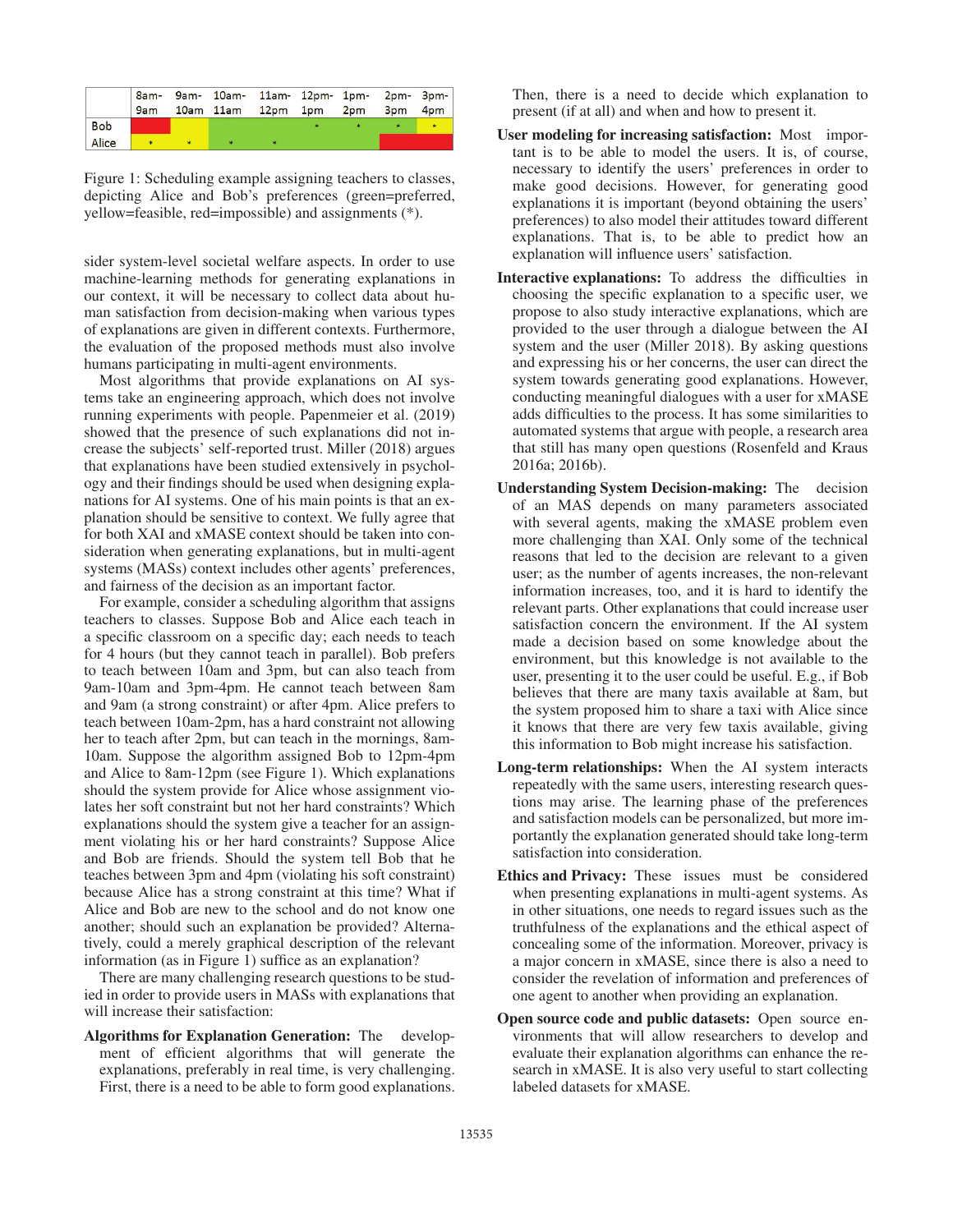We will discuss three of these directions in more detail after surveying the related work to xMASE.

## State-of-the-art

In recent years there has been intense research on design techniques for making AI methods explainable, interpretable, and transparent for developers and users (Carvalho, Pereira, and Cardoso 2019). The basic idea of XAI methods is to try to explain black-box model behaviour (while xMASE is needed even in settings where traditional white-box optimization is used). Methods for XAI have been developed including locally interpretable modelagnostic explanations for Bayesian predictive models (Peltola 2018) and for convolutional neural networks (Mishra, Sturm, and Dixon 2017), visualization techniques (Grad-CAM) for CNNs (Selvaraju et al. 2017), or black box explanations through transparent approximations (Lakkaraju et al. 2017). Hybrid models use explicit symbolic representations in conjunction with black-box techniques (Choi, Wang, and Darwiche 2019). XAI was also expanded beyond the classical domains. For example, Fox et al. (2017) introduces explainable planning systems. Ludwig et al.  $(2018)$  and  $\check{C}$ yras et al. (2019) investigated the explainability of a scheduling system over tasks. We note that both planning and scheduling of tasks to machines are not multi-agent environments as we define them, since they actually consist of a single agent, and therefore do not belong to xMASE. The explainability of deep reinforcement learning was also investigated (Lee 2019). All of these techniques were developed for XAI, and they can serve as input for xMASE that needs to choose the suitable explanation for any given scenario and to each agent. Moreover, in many XAI approaches the evaluation is complicated due to missing standards (Pedreschi, Giannotti, and others 2019), the social nature of explanations is ignored (Miller 2018), and the explanations are not evaluated with humans. All of these evaluation criteria are essential in xMASE.

Indeed, there are some works which provide evaluations of a XAI approach with humans. Lakkaraju et al. (2019) propose a new form of explanations designed to help end users (e.g., decision-makers such as judges, doctors) to gain a deeper understanding of the models' behaviour. Doshi-Velez and Kim (2018) claim that researchers evaluating explainability should differentiate between evaluation of explanations with humans, experts in the evaluated fields, and a formal evaluation without human subjects. Wolf et al. (2019) point out requirements for explanations and state that these should be influenced by the users, the applications and the deployment context. They claim that three different types of explanations are needed for integrating XAI approaches into real world applications. Firstly, an application should explain its behavior; Secondly, the impact of the interaction of users with the applications should be explained, and lastly, a user seeks explanations describing how the applications' output integrates in the overall process. These ideas are also some of the basic ingredients of a successful xMASE.

One unique aspect of xMASE is that the explanations should be chosen such that they will increase the user's satisfaction. Previous works have shown that explanations in general have an impact on user satisfaction/acceptance. Herlocker et. al. (2000) showed that providing explanations for automated collaborative filtering (ACF) recommendations can improve the acceptance of ACF systems. More relevant to us is (Kleinerman, Rosenfeld, and Kraus 2018) showing that explanations are beneficial also in reciprocal recommendation systems (e.g., dating) where the preferences of the other agent are taken into account when making recommendations, and possibly when generating explanations. In such settings reciprocal explanations are preferable. Putnam and Conati (2019) conducted a user study on benefits from explanations in intelligent tutoring systems. Their results indicate a positive sentiment towards wanting explanations, but do not suggest any automatic system for their generation. Levinger et al. (2018) study maximizing human satisfaction in multi-agent systems, but do not use any form of explanation. They present an optimization algorithm that maximizes the overall human satisfaction according to the learned model. They also show that, when aiming at maximizing human satisfaction, learning accurate models of human satisfaction is more important than improving the optimization algorithm.

### Research Directions for xMASE

The development of AI-based tools that provide the right explanations to the right users at the right time to increase user satisfaction in MASs is very challenging. We now discuss three of the above research directions in more detail.

## Generation of Explanations to Increase Satisfaction

The development of efficient algorithms that will generate the explanations, preferably in real time, is very important. We propose a two stage procedure: first, a set of possible explanations will be created and then the one that best suits the specific user at the specific settings will be selected. Both stages can be done using machine learning or any other decision-making procedures based on real user input.

If the AI decision is made using neural networks (e.g., (Rosemarin, Rosenfeld, and Kraus 2019; Li, Qin, and others 2019)) then XAI methods can be used to identify important features that led to the decision (Shrikumar, Greenside, and Kundaje 2017; Bach, Binder, and others 2015). These methods should be adapted to xMASE-related problems (Lee 2019; Selvaraju et al. 2017). Then, there is a need to identify which of these features are relevant to a specific user. Given these features, the preferences of other agents that are relevant should be identified and any relevant statements that touch upon important concepts such as fairness should be generated. Using these features, preferences and concepts, several explanations could be generated using subsets of them. Next, the explanations with the relevant preferences and environment settings could be entered into a network that will estimate the influence level of each explanation on the user's satisfaction. Finally, the chosen subset should be transferred into a textual message and sent to the user. Personalization could also be used in this final step.

If the AI decision-making is not done using machine learning methods, but rather, e.g., using inferences, and data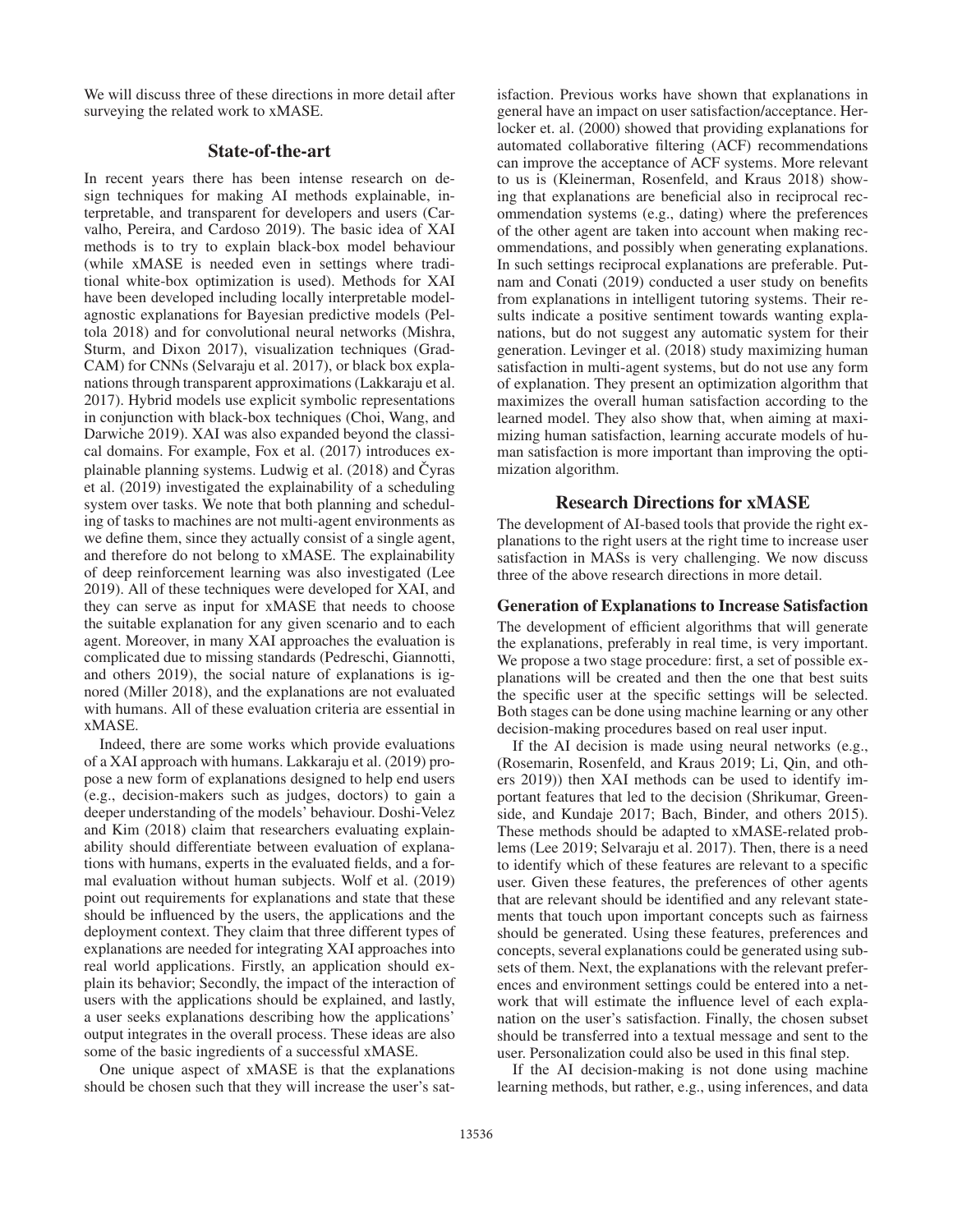is not available, it will be interesting to study how methods developed for explaining inferences (e.g., (Pino-Pérez and Uzcátegui 2003)) could be used for xMASE.

If the AI decision-maker is a scheduling tool, it can provide a set of constraints that lead to the proposed schedule (Ludwig, Kalton, and Stottler 2018). In xMASE there will be a need to identify the relevant constraints and to generalize statements related to other agents' preferences, and the general system constraints that are driven by other concepts such as fairness. Then again, we can use user satisfaction models (e.g., represented by a neural network) to choose the best constraints and generalized statements to be presented.

Complementing the algorithms and methodologies described so far, an interesting research direction is the automated generation of graphical explanations for xMASE, enabling compact summarization of large amounts of information.

#### User Modeling for Increasing Satisfaction

There are many methods for user modeling and preference elicitation (Rosenfeld and Kraus 2018; Rosenfeld et al. 2016; Anselmi et al. 2018), but we have not found a study on preference elicitation with respect to explanations and their role in improving satisfaction. One of the main challenges is that user satisfaction from an explanation of a given decision strongly depends on the actual decision, the other agents, the environment and the user's beliefs. For example, it is obvious that, in our ridesharing example, an explanation to Alice of the form "This shared ride will save you \$10" is a "good" explanation, but of course if in the specific ride Alice will save time but not money, the explanation is useless. Similarly, telling Bob that "There is no private taxi available in your area now" may be a good explanation for a ridesharing suggestion, given that it is true (assuming we provide only true explanations) and Bob does not know it. Thus collecting data on the influence of an explanation on the user's satisfaction must be done in the context of the specific decision it explains and the environment setting. This makes data collection very challenging.

Collection of data can be done either using fictitious decisions, their explanations and the MAS environment setting or, much harder to accomplish, in actual settings or at least in simulations. The users can express their preferences on how much they like the explanations. We can use this data to build a generalized model of users' preferences toward explanations. However, this model will not provide us with the explanations that increase the user's satisfaction. Here we will need to let the user express his or her level of satisfaction from a given decision with different variants of explanations and without explanations, and try to build a model that measures the users' satisfaction from the decision.

One of the challenges is to identify features of an explanation. We may consider using the explanation as text, but we believe that there is a need to find additional features that have to do with the relationship of the explanation with the user's preferences and the environment.

When the AI system interacts repeatedly with the same users, interesting research questions may arise. The learning phase of the preferences and satisfaction models can be

personalized, but more importantly the explanation generated should take long-term satisfaction into consideration. Furthermore, we propose to consider, when interacting with the user, using reinforcement learning to improve the user's model of overtime in a guided way.

### Interactive Explanations

Human verbal explanations are essentially interactive (Cawsey 1993). Recently, there have been a few attempts to consider models for interactive explanations to XAI (Madumal et al. 2018) and to value-based agents (Liao, Anderson, and Anderson 2018), but no system was developed. Interactive explanations can be viewed as argumentation dialogues. It was shown to be beneficial to model the interaction as POMDP where the uncertainty is about the user's beliefs (Rosenfeld and Kraus 2016b). Using this approach for xMASE there is a need to continuously estimate the user's beliefs and sentiment toward the AI system's decision, and to predict how a given explanation statement will modify the user's beliefs and influence its attitude toward the decision.

Other techniques for general dialogue systems or for interactive learning dialogues could be considered (Chen and others 2017). The open questions are how to (1) use the features that led the AI system to make a decision to form possible responds, and (2) devise user models of preferences and satisfaction to generate the right response in the dialogue. Regardless of the techniques, any developed method should be evaluated via human experiments, which are still often missing in XAI.

### **Conclusions**

In this paper we presented the xMASE challenge for explaining AI-based systems in multi-agent systems environments aiming at increasing user satisfaction. This challenge is extremely important for the success and acceptability of socio-technical applications such as ridesharing where people's preferences may conflict, but cooperation is beneficial. xMASE can build on top of XAI's recent progress, but many open questions should be addressed which are related to the other agents in the environment and the goal of increasing user's satisfaction. We propose to develop AI-based techniques toward addressing these challenges.

#### References

Anselmi, P.; Fabbris, L.; Martini, M. C.; and Robusto, E. 2018. Comparison of four common data collection techniques to elicit preferences. *Quality & Quantity* 52(3):1227– 1239.

Bach, S.; Binder, A.; et al. 2015. On pixel-wise explanations for non-linear classifier decisions by layer-wise relevance propagation. *PLoS ONE* 10(7).

Bradley, G. L., and Sparks, B. A. 2009. Dealing with service failures: The use of explanations. *Journal of Travel & Tourism Marketing* 26(2):129–143.

Carvalho, D. V.; Pereira, E. M.; and Cardoso, J. S. 2019. ML interpretability: A survey on methods and metrics. *Electronics* 8(8):832.